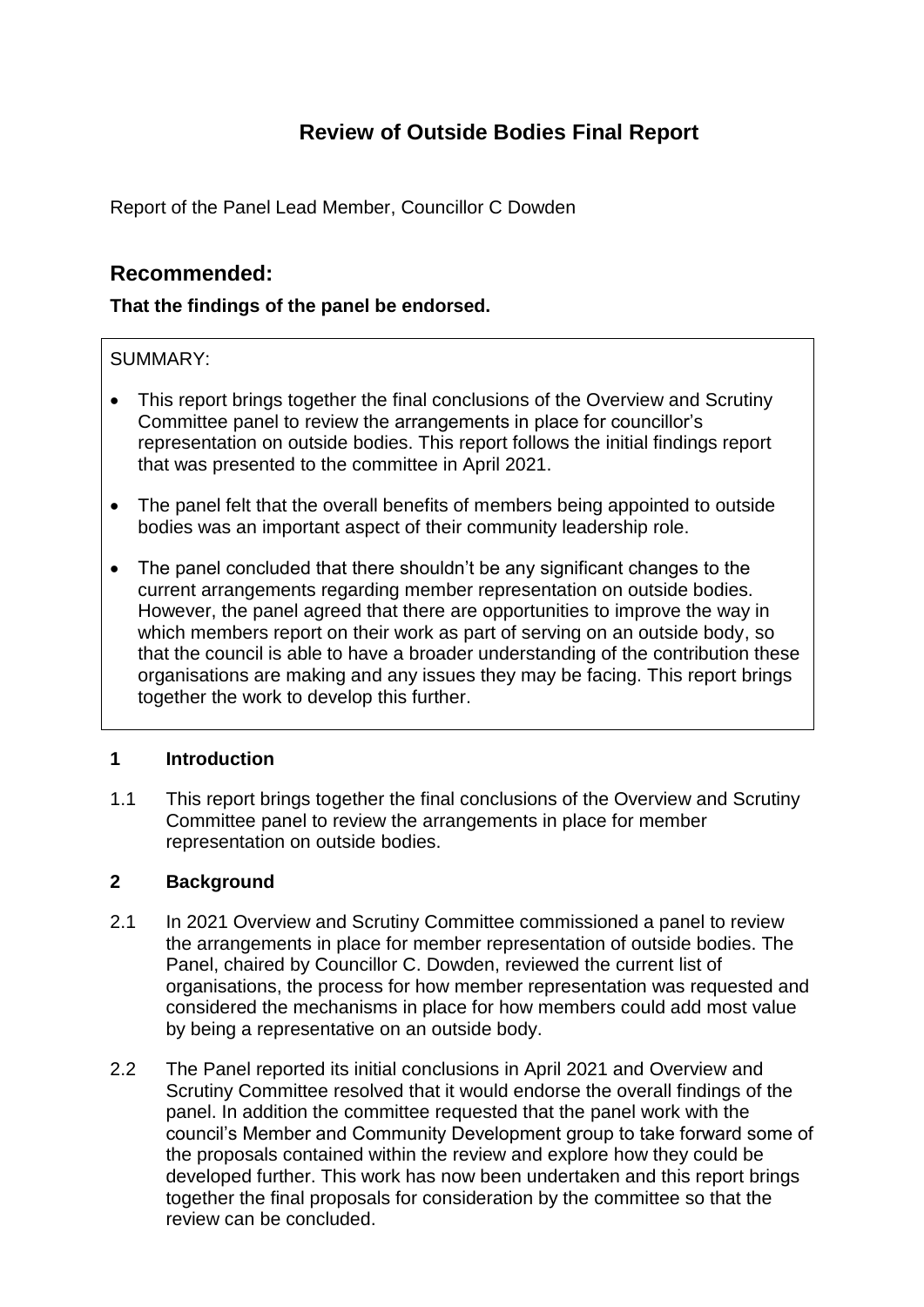## **3 Findings of the panel**

- 3.1 The panel met on five occasions and was chaired by Cllr Celia Dowden. It also included; Cllr Lodge, Cllr Parker, Cllr Hamilton.
- 3.2 The panel felt that the overall benefits of members being appointed to outside bodies was an important aspect of their community leadership role. This was seen as a reciprocal arrangement in that it not only provides support to such bodies in their endeavours, but also enables the council to have a deeper understanding of the invaluable work that such bodies fulfil and the benefit they bring to local communities across the borough.
- 3.3 The panel accepted that representation on outside bodies was not a one-sizefits-all approach. Some members will be more involved than others with some taking on key roles within the organisation and others providing more of an ambassadorial role or being a key contact. Overall the panel felt that this provides an opportunity for the council to hear more about local organisations, what they do and how they serve the community.
- 3.4 The panel concluded that there should not be any significant changes to the current arrangements regarding member representation on outside bodies. However, the panel agreed that there are opportunities to improve the way in which members report on their work as part of serving on an outside body, so that the council is able to have a broader understanding of the contribution these organisations are making and any issues they may be facing. The panel requested that the Member and Community Development Group, be asked to further develop these options for how to improve the feedback mechanisms for members who are representatives on outside bodies so that it is developed within the wider context of the council's work with local communities.
- 3.5 The Member and Community Development has now completed its work and has fed back to the panel. The following conclusions have been adopted by the panel and form the basis of its conclusions for consideration by Overview and Scrutiny Committee.

# 3.5.1 The current list of outside bodies

(attached in annex one) are categorised into the following groups:

- o Mayoral
- o Local charity/group (predominantly ward or town based)
- o TV-wide charity/group
- o Partnership
- o Strategic Body
- 3.5.2 These groupings provide a clearer view of the types of organisations that seek representation from the council. They help define the level and type of communication that may be relevant dependent on the scale of the work of the organisation.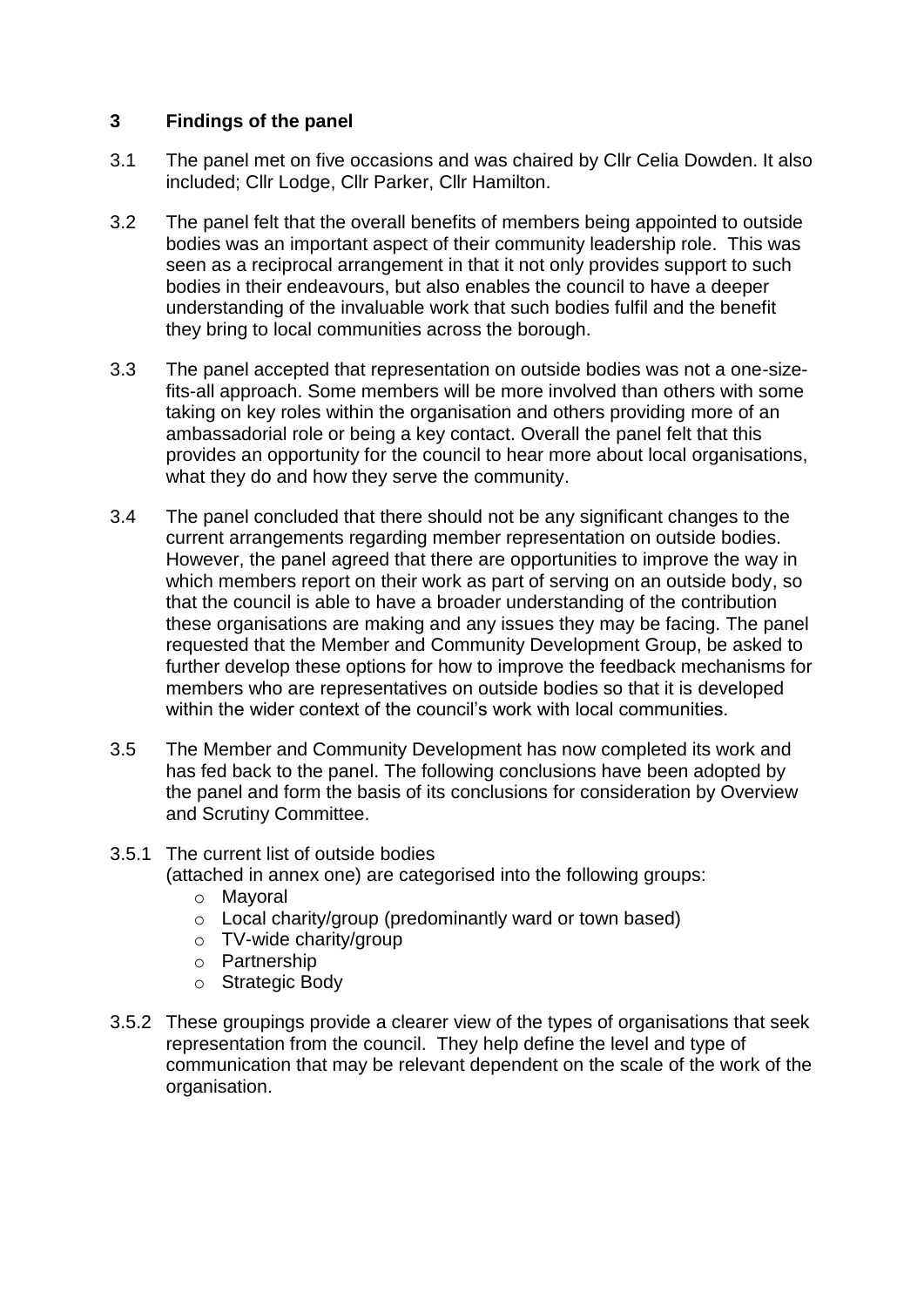- 3.5.3 The panel felt that some of the groups to which the Mayor is appointed should be reviewed in future years. The Democratic Services Manager will undertake more research about the nature of Mayoral appointments to outside bodies, to determine how the council can best support these organisations alongside managing the demands placed upon the Mayor.
- 3.5.4 The panel recognised that the number of organisations requesting a representative has reduced over recent years. In the main, representation on outside bodies are linked to specific portfolios or are ward-specific. In general the panel felt that there needs to be greater clarity on what organisations are looking for from a representative of the council, and what role they would like councillors to fulfil. To support this, council officers will be more proactive each year in seeking this information from prospective organisations as part of the annual review before a member is nominated to take up a role.
- 3.5.5 In considering how Members could be better inducted/supported in taking up a role with an outside body, the panel felt that more information is required upon appointment. In conjunction with the Member and Community Development Group, the panel have developed an Outside Bodies Information Sheet (annex two) which will be used to provide members with bespoke information on the organisation that they have been appointed to, the nature of the role, how they can access relevant training and support and the methods they can best use to communicate information about the organisation they are working with. Where required for more in-depth roles such as trusteeships, the Democratic Services Manager will work with respective members to ensure access to appropriate training and accessible guidance to support them is in place.
- 3.5.6 The panel also concluded that it would be beneficial for the wider membership of the council if the process by which representatives on outside bodies report back be improved. The panel recognised however, that this needs to be proportionate and informative rather than procedural as it is about understanding the added value of organisations rather than a form of performance management.
- 3.5.7 To support members in being able to communicate about the organisation they are supporting, it is proposed that this should now be aligned with the categories of the groups which reflects the scale or reach of the organisation. Democratic services will work with members who are appointed to outside bodies to support them in sharing information through the most appropriate channels using internal methods such as the new Members Information Bulletin and through wider communications channels where appropriate. The panel felt that members should also be encouraged to provide a first report via the members information bulletin which should be a fuller description, introducing the organisation what it does and the value for TVBC residents. It is suggested that this first report is produced following appointment to an outside body in the first year of the council. It is proposed that this commences from 2023.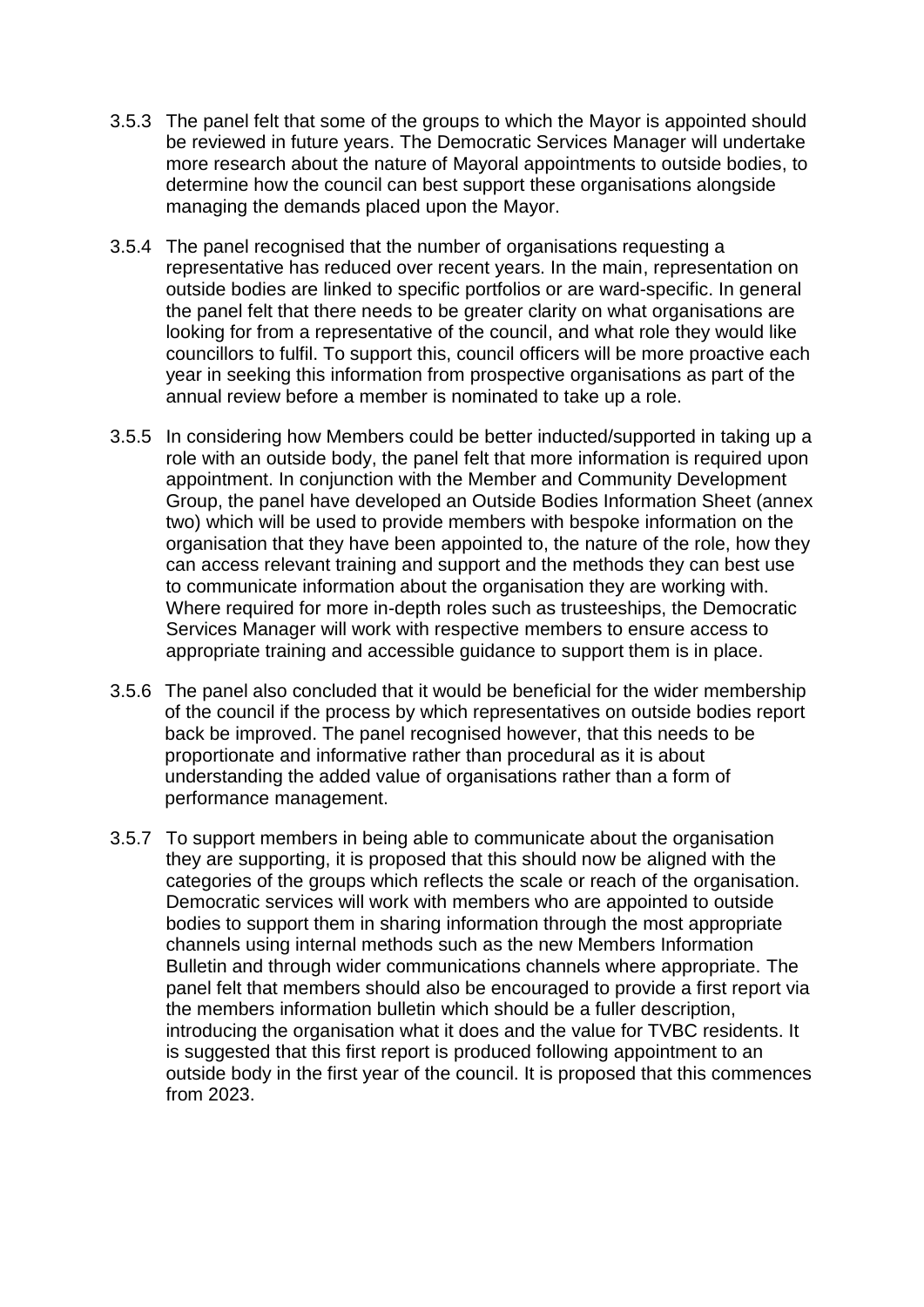3.6 The panel's final conclusion recognises the difference between those organisations who are outside bodies and are seeking a representative from the council (as listed in the spreadsheet in annex one), compared to those voluntary sector organisations who receive funding from the council. For those organisations who receive funding, separate reporting and monitoring of this will be undertaken by the Community Manager who will provide a report to Overview and Scrutiny committee on an annual basis

### **4 Corporate Objectives and Priorities**

4.1 The council's corporate plan sets out a clear commitment to support local communities and recognises the important democratic role local councillors play in ensuring the needs of all our communities are heard. Working with local organisations and outside bodies forms an important way in which members can advocate on behalf of the needs of local communities and support local voluntary action.

### **5 Consultations/Communications**

5.1 Each year the council seeks feedback from the outside bodies which request a representative. As part of this overview and scrutiny review, members were given the opportunity to feedback on their experiences to inform the work of the panel.

### **6 Options**

6.1 OSCOM has the option to endorse the findings of the panel, make amendments and endorse or not to endorse the findings of the panel.

### **7 Resource Implications**

- 7.1 None
- **8 Legal Implications**
- 8.1 None
- **9 Equality Issues**
- 9.1 None
- **10 Other Issues**
- 10.1 Wards/Communities Affected All